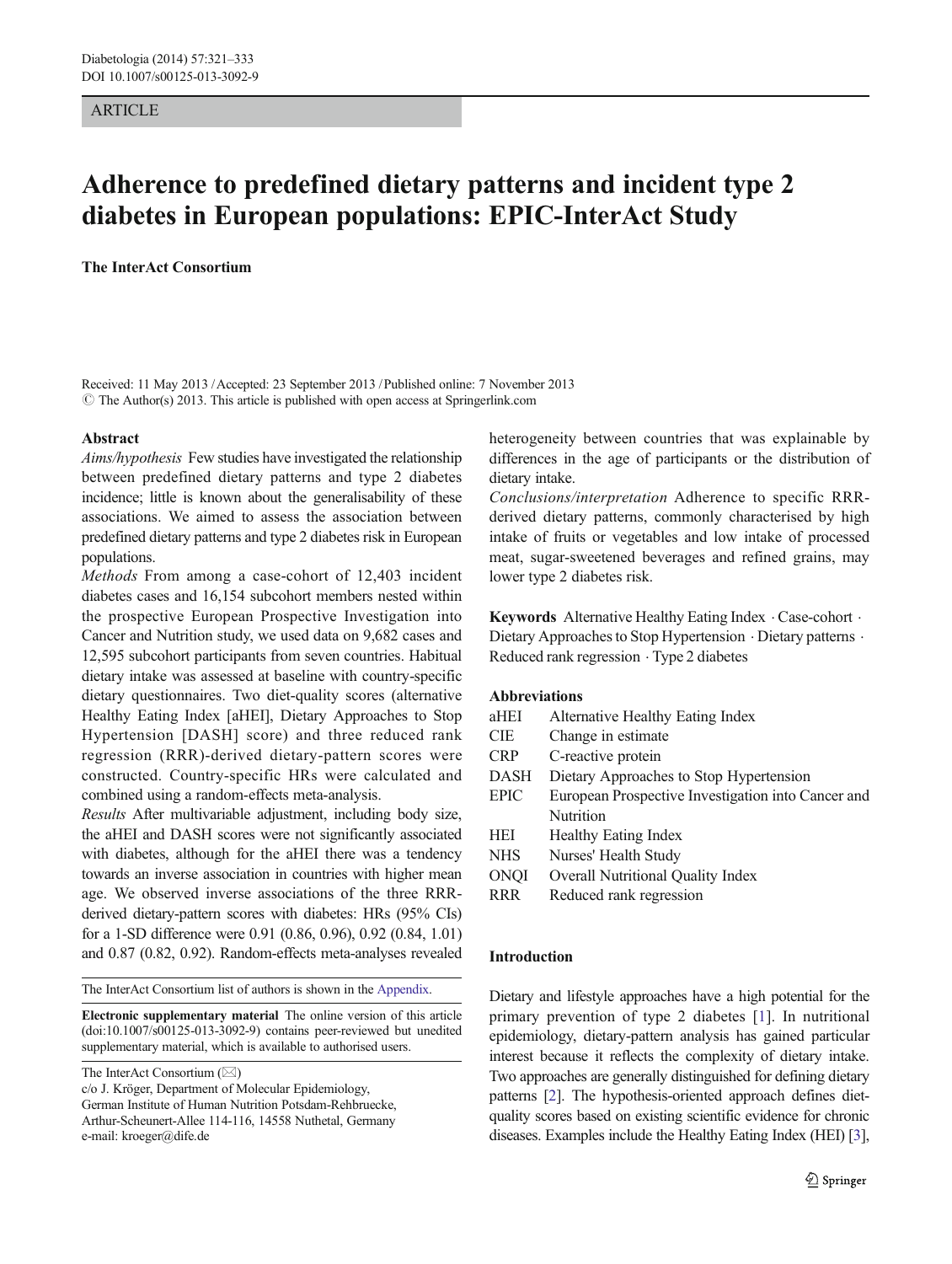<span id="page-1-0"></span>the Diet-Quality Index [[4](#page-11-0)] and the alternative Healthy Eating Index (aHEI) [\[5\]](#page-11-0). In contrast, the exploratory approach uses the dietary data at hand, applying statistical methods such as factor analysis or cluster analysis to reveal major prevailing dietary patterns in a study population. Reduced rank regression (RRR) is a mixture of a hypothesis-oriented and an exploratory approach and is aimed at identifying food group combinations that explain a maximum of variation in (disease-related) response variables [[6](#page-11-0)]. Therefore, in addition to the hypothesis-based definition of diet-quality scores, the RRR method may be especially useful in identifying diabetesrelated dietary patterns.

One of the most extensively studied diet-quality scores is the Mediterranean dietary-pattern score. Overall, studies suggest that adherence to the Mediterranean dietary pattern is related to lower diabetes risk [\[7](#page-11-0)–[10](#page-11-0)]. Besides the Mediterranean dietary pattern, there are a limited number of studies on individual dietquality scores and diabetes incidence. The few available data suggest that adherence to the aHEI [\[11](#page-11-0)], the Dietary Approaches to Stop Hypertension (DASH) diet [[12](#page-11-0), [13](#page-11-0)], the HEI [\[11](#page-11-0)] and the Overall Nutritional Quality Index (ONQI) [\[14\]](#page-11-0) may lower diabetes risk. No clear associations were observed for the Recommended Food Score [\[12\]](#page-11-0), the Diet-Quality Index [\[15\]](#page-11-0) and diet-quality scores, reflecting guidelines from Germany [\[16\]](#page-11-0) and Australia [[17](#page-11-0)]. Most of these studies were conducted in American populations [[11](#page-11-0)–[15](#page-11-0)] and it has been suggested that associations may differ between heterogeneous populations such as different ethnic groups [[13](#page-11-0), [15](#page-11-0)]. Several RRR-derived dietary patterns have been associated with diabetes risk [[18](#page-11-0)–[21\]](#page-11-0), but it is unknown whether these dietary patterns are related to risk in different populations.

We reconstructed selected predefined diet-quality scores (aHEI and DASH), as well as RRR-derived dietary patterns that were originally derived in other populations, and evaluated their association with diabetes incidence in the multi-centre European Prospective Investigation into Cancer and Nutrition (EPIC)- InterAct study. We also assessed the degree of heterogeneity in the associations between countries involved in EPIC.

### Methods

EPIC-InterAct study The EPIC-InterAct study is a casecohort study nested within the prospective EPIC study [[22\]](#page-11-0). In brief, EPIC includes 521,448 adults aged 25–79 years who were recruited between 1991 and 2000 at 23 centres in ten European countries participating in EPIC [\[23](#page-12-0)–[25](#page-12-0)]. In the majority of the EPIC study centres, participants were recruited from the general population, with some exceptions [[24](#page-12-0)]: the French cohort was based on members of a health insurance scheme for teachers; the Italian and Spanish cohorts included blood donors; participants from Utrecht (the Netherlands) and Florence (Italy) were recruited via a breast cancer screening programme; in Oxford (UK) half of the cohort were vegans, lacto-ovo vegetarians or fish eaters, and in France, Norway, Utrecht (the Netherlands) and Naples (Italy) only women were recruited [\[24](#page-12-0)]. Each EPIC centre obtained individual written informed consent and local ethics approval.

Within the InterAct project, incident cases of type 2 diabetes occurring in the EPIC cohort were ascertained and verified. All EPIC countries except Norway and Greece contributed to EPIC-InterAct ( $n = 455,680$ ). Individuals without stored blood  $(n=109,625)$  or without information on reported diabetes status ( $n = 5,821$ ) were excluded, leaving 340,234 participants eligible for inclusion in EPIC-InterAct (corresponding to 3.99 million person-years follow-up).

Case-cohort construction and case ascertainment A centrestratified, random subcohort of 16,835 individuals was selected. After exclusion of 548 individuals with prevalent diabetes and 133 with uncertain diabetes status, the subcohort included 16,154 individuals for analysis. Because of random selection, this subcohort also included a random set of 778 individuals who had developed incident type 2 diabetes during follow-up (Fig. [1\)](#page-2-0).

Ascertainment of incident type 2 diabetes involved a review of the existing EPIC datasets at each centre using multiple sources of evidence including self-report, linkage to primarycare registers, secondary-care registers, medication use (drug registers), hospital admissions and mortality data. Information from any follow-up visit or external evidence with a date later than the baseline visit was used. Rather than self-report, cases in Denmark and Sweden were identified via local and national diabetes and pharmaceutical registers [\[26\]](#page-12-0) ([www.ssi.dk/](http://www.ssi.dk/Sundhedsdataogit/Registre/Diabetesregisteret.aspx) [Sundhedsdataogit/Registre/Diabetesregisteret.aspx](http://www.ssi.dk/Sundhedsdataogit/Registre/Diabetesregisteret.aspx), accessed 11 October 2013) and hence all ascertained cases were considered to be verified. Some cases in centres other than Denmark and Sweden were based on only one source of information. To increase the specificity of the definition for these cases, we sought further evidence including review of individual medical records in some centres. Follow-up was censored at the date of diagnosis, 31 December 2007 or the date of death, whichever occurred first. Altogether, 12,403 verified incident cases were identified [\[22](#page-11-0)]. As stated earlier, 778 of these 12,403 incident cases were also subcohort members, due to the random selection of the subcohort. Thus, the EPIC-InterAct study involves 27,779 participants (16,154 subcohort members; 12,403 incident cases including 778 cases within the subcohort; Fig. [1\)](#page-2-0).

Study population for the present analysis Of these 27,779 participants, we excluded those from study centres in Italy and Umeå (Sweden)  $(n=5,238)$  because these centres did not obtain specific intake data on diet soft drinks, breakfast cereals and dressing sauces (Italy) or diet soft drinks and cabbages (Umeå), which are important dietary components of the selected dietary-pattern scores. Specifically for analyses on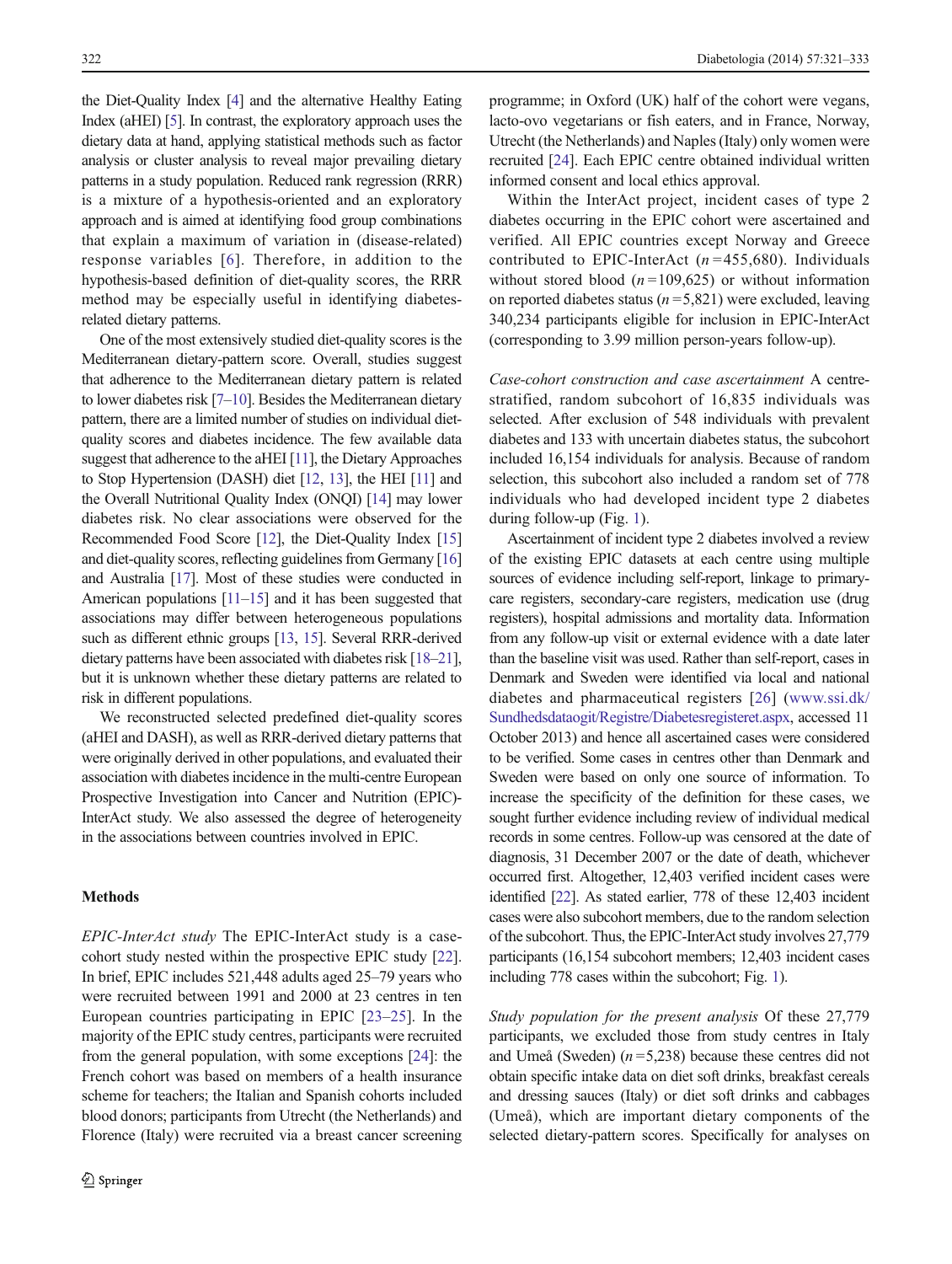<span id="page-2-0"></span>Fig. 1 Construction of the EPIC-InterAct case-cohort study and the study population for the present analysis. T2D, type 2 diabetes



DASH, the UK centres were excluded due to the unavailability of intake data on vegetable oils ( $n = 1,857$ ). We further excluded participants with missing data on diet or covariates  $(n=925)$ , resulting in a final study population of 21,616 (9,682 cases; 12,595 subcohort members with an overlap of 661 subcohort members who had developed incident type 2 diabetes; Fig. 1). The excluded participants were more likely to be slightly older, women, slightly less overweight, less physically active, less educated and a current or former smoker and they were less likely to have a family history of diabetes. The proportion of participants with  $HbA_{1c} \geq 6.5\%$  (47.5 mmol/mol) was slightly higher among excluded participants.

Dietary assessment and selection of dietary-pattern scores Usual food intake during the past 12 months was assessed at baseline with the use of quantitative or semi-quantitative dietary questionnaires, which were developed and validated locally [[24,](#page-12-0) [27\]](#page-12-0). The reproducibility of these questionnaires was generally good in the EPIC centres, while the relative validity ranged from moderate to good as also observed in other validity studies conducted by independent research groups [[28](#page-12-0), [29\]](#page-12-0). Individual food items were classified into food groups based on nutrient composition. Definitions and contents of the food groups considered for the present analysis are shown in electronic supplementary material (ESM) Table 1. Intakes of specific nutrients and total energy were derived with the standardised EPIC Nutrient Database [[30](#page-12-0)].

Dietary patterns considered in this study were selected from the literature. Criteria for selection were availability of the necessary intake data to construct the dietary patterns in the EPIC-InterAct study and presence of scientific evidence indicating that the dietary pattern had a potential relevance for diabetes risk. We have selected two widely used diet-quality scores, the aHEI [\[5\]](#page-11-0) and the DASH diet [\[31,](#page-12-0) [32\]](#page-12-0). The relation of the Mediterranean dietary pattern to diabetes in EPIC-InterAct has been specifically addressed previously [[9](#page-11-0)] and hence not investigated here. We could not evaluate the HEI and the ONQI as it was not possible to appropriately reflect these indices with the EPIC-InterAct dietary data. We selected three RRR-derived dietary patterns: RRR1 was derived in the American Nurses' Health Study (NHS) using six inflammatory markers as responses [\[20](#page-11-0)]; RRR2 was identified in the German EPIC-Potsdam study with  $HbA_{1c}$ , HDL-cholesterol, C-reactive protein (CRP) and adiponectin as responses [\[18\]](#page-11-0); RRR3 was identified in the British Whitehall II study with the HOMA-IR index as response [\[19\]](#page-11-0). An RRR dietary pattern derived with BMI as response along with fasting glucose, triacylglycerols, HDL-cholesterol and hypertension [\[21\]](#page-11-0) was not considered because we aimed to assess the association of dietary patterns with diabetes independent of body size. Tables [1](#page-3-0) and [2](#page-4-0) show the individual dietary components of the dietary-pattern scores used in this study and their weighting in the calculation of the scores, respectively. A detailed description of the construction of the dietary-pattern scores in EPIC-InterAct is given in ESM Methods.

Assessment of other covariates Standardised questionnaires were used at baseline to collect information on sociodemographic characteristics and lifestyle including age, education level, smoking status, occupational and leisure-time physical activity and history of previous illness. Height, weight and waist circumference of participants were obtained by trained staff during the baseline examination using standardised protocols [\[33\]](#page-12-0). However, for participants from France and some participants from Oxford (UK), self-reported anthropometric data were collected (4% of EPIC-InterAct study).

Statistical analysis All dietary-pattern scores were transformed to z scores, based on subcohort distributions. Median dietarypattern scores by country were computed to quantify country-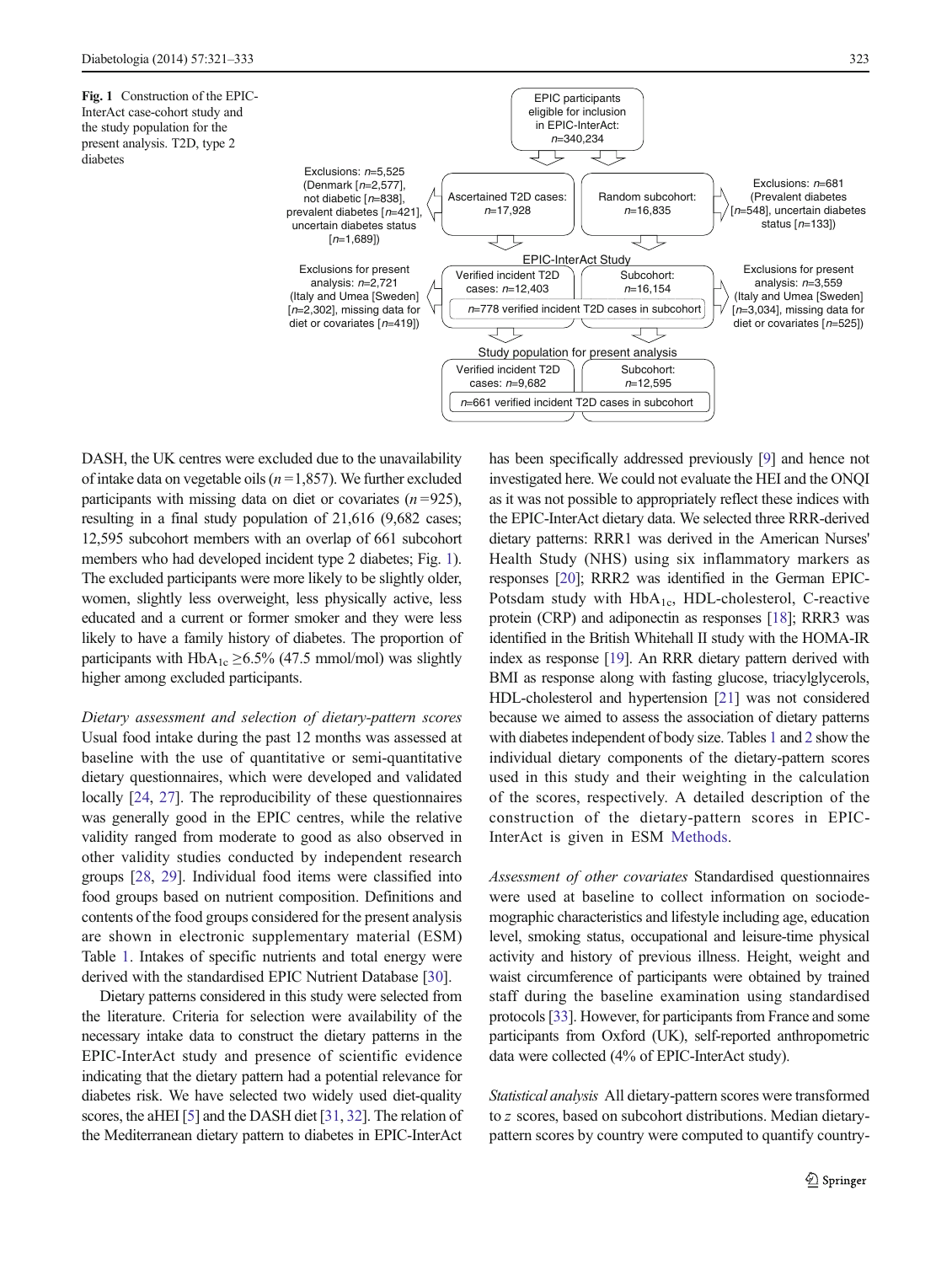<span id="page-3-0"></span>Table 1 Individual dietary components of the aHEI and the DASH dietary patterns considered in the analysis, EPIC-InterAct study

| Component of dietary pattern    | Range of points | Criterion for lowest points          | Criterion for highest points         |
|---------------------------------|-----------------|--------------------------------------|--------------------------------------|
| AHEI <sup>a</sup>               |                 |                                      |                                      |
| Vegetables                      | $0 - 10$        | $0$ servings/day <sup>b</sup>        | $\geq$ 5 servings/day <sup>b</sup>   |
| Fruits                          | $0 - 10$        | 0 servings/day $\rm^b$               | $\geq$ 4 servings/day <sup>b</sup>   |
| <b>Nuts</b>                     | $0 - 10$        | 0 servings/day $^{b}$                | $\geq$ 1 serving/day <sup>b</sup>    |
| Ratio of white meat to red meat | $0 - 10$        | $\mathbf{0}$                         | $\geq$ 4                             |
| Cereal fibre                    | $0 - 10$        | 0 g/day                              | $\geq$ 15 g/day                      |
| Ratio of PUFA to SFA            | $0 - 10$        | $\leq 0.1$                           | $\geq$ 1                             |
| Alcohol                         |                 |                                      |                                      |
| Men                             | $0 - 10$        | 0 or $>3.5$ drinks/day <sup>b</sup>  | $1.5 - 2.5$ drinks/day <sup>b</sup>  |
| Women                           | $0 - 10$        | 0 or $>2.5$ drinks/day <sup>b</sup>  | $0.5-1.5$ drinks/day <sup>b</sup>    |
| DASH <sup>c</sup>               |                 |                                      |                                      |
| Grains                          |                 |                                      |                                      |
| Total grains                    | $0 - 5$         | $0$ servings/day <sup>b</sup>        | $\geq$ 6 servings/day <sup>b</sup>   |
| Fibre content of grains         | $0 - 5$         | No grain intake                      | Quintile 5 of subcohort distribution |
| Vegetables                      | $0 - 10$        | $0$ servings/day <sup>b</sup>        | $\geq$ 4 servings/day <sup>b</sup>   |
| Fruits                          | $0 - 10$        | 0 servings/day $^{b}$                | $\geq$ 4 servings/day <sup>b</sup>   |
| Dairy products                  |                 |                                      |                                      |
| Total dairy products            | $0 - 5$         | $0$ servings/day <sup>b</sup>        | $\geq$ 2 servings/day <sup>b</sup>   |
| Fat content of dairy products   | $0 - 5$         | No dairy intake                      | Quintile 1 of subcohort distribution |
| Meat, poultry, fish             | $0 - 10$        | $\geq$ 4 servings/day <sup>b</sup>   | $\leq$ 1 serving/day <sup>b</sup>    |
| Nuts, seeds, legumes            | $0 - 10$        | $0$ servings/day $b$                 | $\geq$ 4 servings/day <sup>b</sup>   |
| Fats and oils                   | $0 - 10$        | $\geq$ 6 servings/day <sup>b</sup>   | $\leq$ 3 servings/dayb               |
| <b>Sweets</b>                   | $0 - 10$        | $\geq$ 10 servings/week <sup>b</sup> | $\leq$ 5 servings/week <sup>b</sup>  |

A detailed description of the construction of the dietary-pattern scores is provided in the ESM Methods

<sup>a</sup> To create the aHEI score, points between 0 and 10 were assigned for each component according to the participant's intake and then summed. Intermediate intakes were scored proportionately between 0 and 10

<sup>b</sup> Serving sizes are defined as follows: vegetables, fruits, 125 g; nuts, seeds, 30 g; grains, 50 g; milk, yoghurt, 150 g, cheese, 45 g; meat, poultry, fish, 30 g; legumes, 100 g; fats, oils, 10 g; chocolate, 20 g; ice cream, 50 g; sugar-sweetened soft drinks, 150 g; alcoholic drink, drink containing 5 g pure ethanol <sup>c</sup> To create the DASH score, points between 0 and 10 were assigned for each component according to the participant's intake and then summed. Intermediate intakes were scored proportionately between 0 and 10. The grain and dairy components were separated into two items respectively, with one item scoring the absolute intake amount and the other item scoring the fibre content of the consumed grains and the fat content of the consumed dairy products PUFA, polyunsaturated fatty acids; SFA, saturated fatty acids

specific adherence to the dietary patterns. The UK cohorts from Norfolk (population-based) and Oxford (high proportion of vegans, vegetarians and health-conscious individuals) were considered separately. We performed Cox proportional hazards analysis, weighted according to the Prentice method [\[34](#page-12-0)], to study the association between the dietary-pattern scores and the hazard of type 2 diabetes. Age was used as underlying time scale. Four models were applied, all stratified by study centre and integers of age (years), but with different levels of adjustment. Model 1 was adjusted for sex. Model 2 included further adjustment for physical activity (classified into 'inactive', 'moderately inactive', 'moderately active' and 'active' according to the validated Cambridge Physical Activity Index [\[35](#page-12-0)]), smoking status (never, former, current), educational level (none, primary, technical/professional, secondary, university) and total energy intake (continuous).

We also applied additional adjustment for BMI (model 3) and BMI and waist circumference (model 4, both continuous).

Heterogeneity among countries in the association of the dietary-pattern scores with diabetes risk was studied by computing country-specific risk estimates and pooling these with random-effects meta-analyses. The two UK cohorts from Norfolk and Oxford were considered separately in the metaanalyses. As our aim was to verify associations of dietary patterns with diabetes, which should be done in independent cohorts, we did not use the Potsdam cohort in the meta-analysis for RRR2 because this pattern was derived in this cohort [\[18\]](#page-11-0). To explore potential sources of heterogeneity, country-specific mean age and BMI were related to the log-transformed HRs in subsequent meta-regression analyses [\[36\]](#page-12-0).

Several sensitivity analyses were performed. To minimise reverse causality caused by a change in diet due to a prediabetic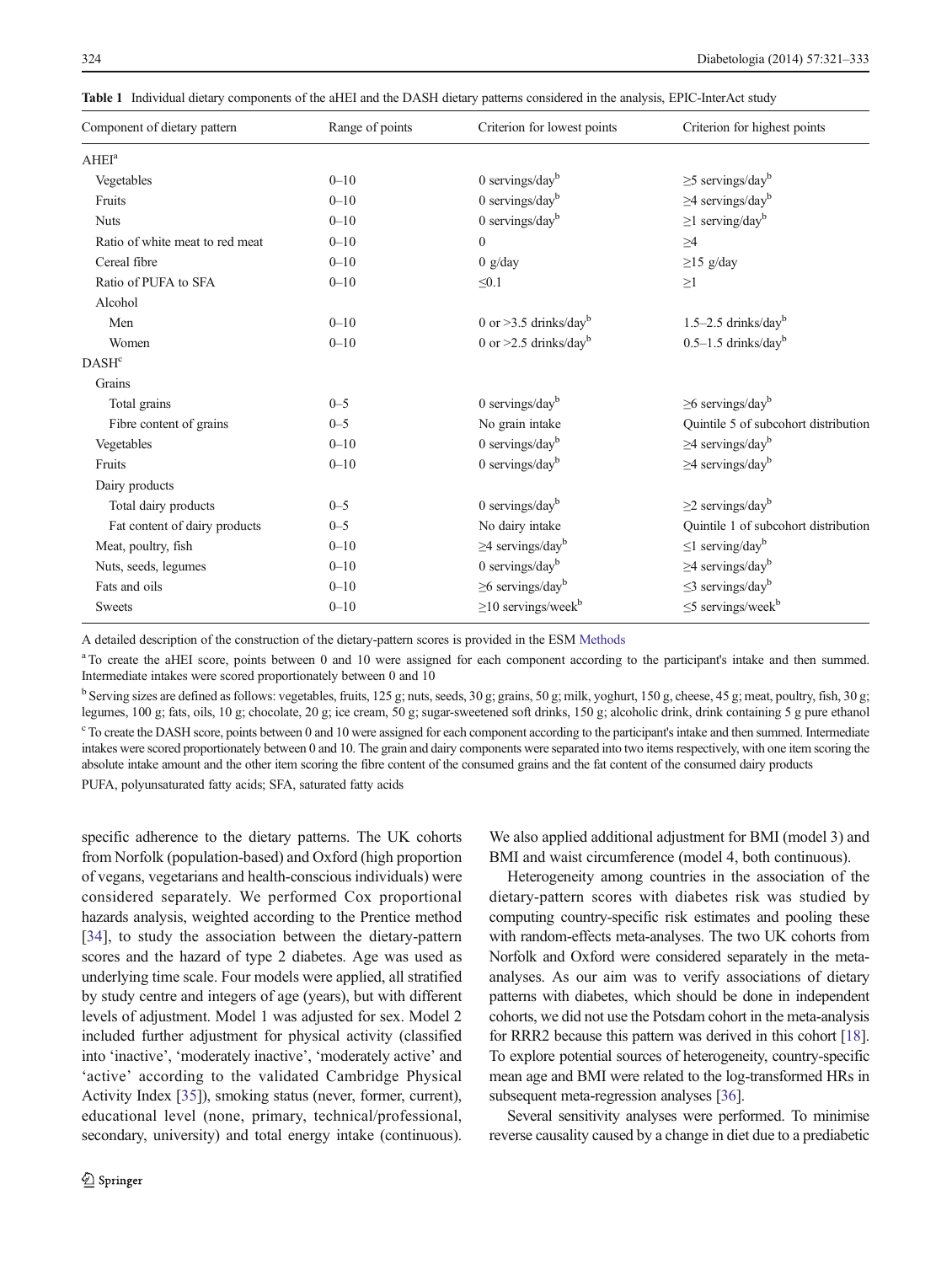<span id="page-4-0"></span>Table 2 Individual dietary components of the RRR dietary patterns considered in the analysis, EPIC-InterAct study

| RRR dietary pattern Positive weighting |                   | Negative weighting                            |
|----------------------------------------|-------------------|-----------------------------------------------|
| RRR1 [20] <sup>a</sup>                 | Wine<br>Coffee    | Sugar-sweetened soft drinks<br>Refined grains |
|                                        | Cabbages          | Processed meat                                |
|                                        | Root vegetables   | Diet soft drinks                              |
| RRR2 $[18]$ <sup>a</sup>               | Fruits            | Red meat                                      |
|                                        |                   | Beer                                          |
|                                        |                   | Poultry                                       |
|                                        |                   | Legumes                                       |
|                                        |                   | Sugar-sweetened soft drinks                   |
|                                        |                   | Processed meat                                |
|                                        |                   | White bread                                   |
| RRR3 [19] <sup>a</sup>                 | Breakfast cereals | Diet soft drinks                              |
|                                        | Honey, jam, sugar | Sugar-sweetened soft drinks                   |
|                                        | Dressing sauces   | Processed meat                                |
|                                        | Non-white bread   | Salty biscuits and crackers                   |
|                                        |                   | White bread                                   |
|                                        |                   |                                               |

A detailed description of the construction of the dietary-pattern scores is provided in the ESM Methods

<sup>a</sup> The RRR dietary-pattern scores were created as the sum of the standardised intakes (z scores) of the individual components listed in the table. The standardised intakes were assigned either the weight of '1' (positive weighting) or '−1' (negative weighting). The RRR scores were originally derived in other cohorts using the RRR method (see [\[18](#page-11-0)–[20\]](#page-11-0)). The following responses were used for derivation of the RRR dietary patterns in the original studies: 6 inflammatory markers (IL-6, CRP, soluble intracellular cell adhesion molecule 1 [sICAM-1], soluble fractions of tumour necrosis factor α receptor 2 [sTNFR2], E-selectin and soluble vascular cell adhesion molecule 1 [sVCAM-1]) for RRR1, HbA<sub>1c</sub>, HDL-cholesterol, CRP and adiponectin for RRR2 and the HOMA-IR index for RRR3

condition or chronic disease, we excluded participants with baseline HbA<sub>1c</sub> ≥6.5% (47.5 mmol/mol; 1.5% of the study population were missing values for  $HbA_{1c}$ , incident cases diagnosed with diabetes within the first 2 years of follow-up and participants with baseline cardiovascular disease (myocardial infarction, stroke) or self-reported hypertension or hyperlipidaemia. To investigate potential effects of misreporting, we excluded participants in the top or bottom 1% of the energy intake/energy requirement ratio. Possible confounding by diabetes family history was addressed by further adjusting for history of diabetes in a first-degree relative (information not available in the Spanish centres, Oxford [UK] or Heidelberg [Germany]).

We investigated the importance of individual components of the dietary patterns for diabetes risk by sequentially subtracting components from the score. The change in estimate (CIE) was calculated as the difference between the HRs divided by the HR for the original score and multiplied by 100 (%).

Statistical analyses were performed with SAS (Version 9.2, Enterprise Guide 4.3; SAS Institute, Cary, NC, USA), except

for meta-analyses and meta-regressions, which were conducted using Stata 12 (StataCorp, College Station, TX, USA).

## Results

Median z-transformed dietary-pattern scores for each country are shown in Table [3](#page-5-0). Table [4](#page-5-0) shows baseline participant characteristics for the lowest and highest quintiles of the dietary-pattern scores. High scores correspond to favourable adherence. Most notably, high aHEI and DASH scores were associated with being women and never smokers, while there was no strong association with body size. High scores for all three RRRs were associated with being older and women and having a lower body size and higher educational level. Furthermore, macronutrient composition and intake of alcohol, fibre, meat, fruits/vegetables and coffee was clearly associated with the dietary-pattern scores.

Table [5](#page-6-0) shows HRs for the association of quintiles of the dietary-pattern scores with diabetes in the pooled study population. We observed linear inverse associations of the aHEI and DASH scores with diabetes after correction for age, sex, study centre, sociodemographic factors and lifestyle characteristics (model 2). However, these associations lost statistical significance after additional adjustment for BMI and waist circumference (model 4). For the three RRR scores, we observed relatively strong linear inverse associations with diabetes in our model 2. After additional adjustment for BMI and waist circumference, these linear inverse associations were modestly attenuated but remained statistically significant.

We used continuous variables of the dietary-pattern scores in a meta-analytical approach to investigate country heterogeneity in the association with diabetes. Figure [2](#page-7-0) shows country-specific HRs (1-SD increment, model 4 adjustments) and combined estimates obtained from random-effects metaanalyses. The combined effect estimates did not indicate a meaningful association of aHEI and DASH with diabetes. We observed inverse associations of all three RRR scores with diabetes, although the combined HR for RRR2 did not reach statistical significance (combined HR [95% CI]: for RRR1 0.91 [0.86, 0.96]; RRR2 0.92 [0.84, 1.01]; RRR3 0.87 [0.82, 0.92]). There was moderate country heterogeneity for DASH  $(I^2=39.4\%)$ , RRR1  $(I^2=47.8\%)$  and RRR3  $(I^2=52.2\%)$ , whereas higher  $I^2$  values were observed for aHEI and RRR2 (>70%). Omitting single countries from the meta-analysis revealed that heterogeneity was mainly introduced by Spain for RRR1 ( $I^2$  without Spain=22.4%), by the two UK centres, Norfolk and Oxford, for RRR2  $(I^2$  without Norfolk and Oxford=0%) and by Norfolk for RRR3  $(I^2$  without Norfolk=22.4%). For the aHEI and DASH scores, heterogeneity was not introduced by single countries.

In subsequent meta-regression analyses, we investigated whether mean age and BMI were related to the country-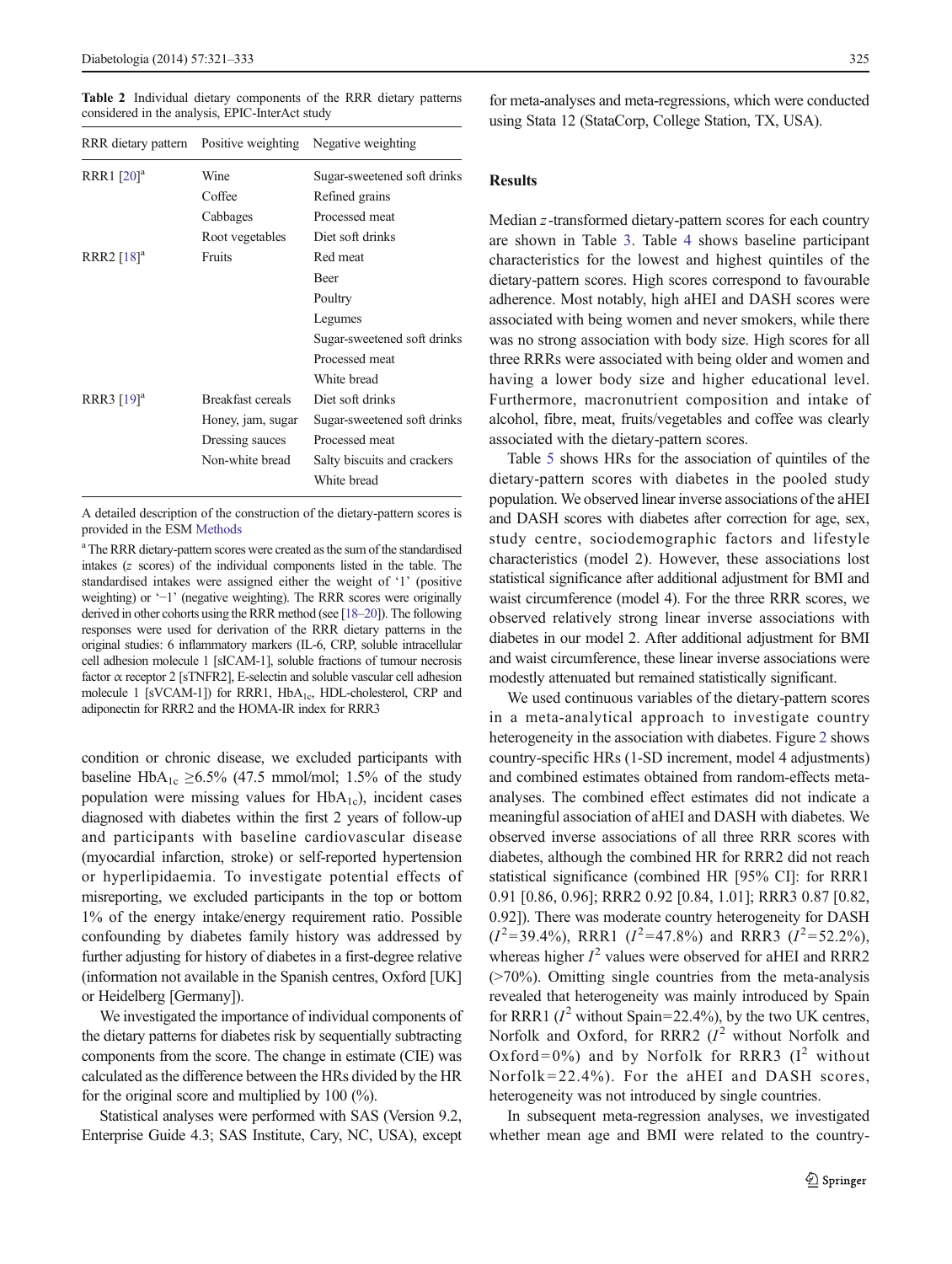| Country         | $\boldsymbol{n}$ | aHEI                  | DASH                     | RRR1 ([20])               | RRR2 $(18)$          | RRR3 $(19)$           |
|-----------------|------------------|-----------------------|--------------------------|---------------------------|----------------------|-----------------------|
| France          | 532              | $0.20 (-0.45, 0.72)$  | $0.38(-0.15, 0.97)$      | $-0.05$ ( $-0.49$ , 0.47) | $0.13 (-0.29, 0.66)$ | $0.51 (-0.02, 1.12)$  |
| Spain           | 3,508            | $0.20(-0.45, 0.98)$   | $0.44 (-0.02, 0.97)$     | $-0.57(-1.01,-0.16)$      | $-0.28(-1.05, 0.34)$ | $-0.52(-0.95, -0.14)$ |
| UK <sup>a</sup> |                  |                       |                          |                           |                      |                       |
| Norfolk         | 844              | $0.07 (-0.58, 0.98)$  |                          | 0.89(0.32, 1.53)          | $0.26 (-0.22, 0.70)$ | $0.19(-0.48, 0.71)$   |
| Oxford          | 239              | 0.98(0.07, 1.76)      | $\overline{\phantom{0}}$ | 0.83(0.31, 1.39)          | 0.79(0.31, 1.22)     | $0.49 (-0.15, 0.98)$  |
| Netherlands     | 1,396            | $-0.19(-0.71, 0.33)$  | $0.18 (-0.61, 0.84)$     | $0.29(-0.19, 0.67)$       | 0.51(0.004, 0.89)    | $0.14 (-0.32, 0.54)$  |
| Germany         | 2,041            | $-0.45 (-0.97, 0.07)$ | $-0.28(-0.87, 0.38)$     | $0.004 (-0.43, 0.36)$     | $0.41 (-0.21, 0.79)$ | $0.13 (-0.27, 0.55)$  |
| Sweden          | 1,917            | $-0.32(-0.97, 0.20)$  | $-0.55(-1.33, 0.18)$     | $0.05(-0.41, 0.52)$       | $0.39(-0.12, 0.77)$  | $0.07 (-0.41, 0.57)$  |
| Denmark         | 2,118            | $-0.06(-0.71, 0.59)$  | $-0.15(-0.87, 0.51)$     | $0.53(-0.03, 1.03)$       | $0.05$ (-0.58, 0.54) | 0.59(0.003, 1.25)     |
| Total           | 12,595           | $-0.06(-0.71, 0.59)$  | $0.05 (-0.68, 0.70)$     | $0.01 (-0.56, 0.57)$      | $0.18 (-0.48, 0.68)$ | $0.01 (-0.54, 0.57)$  |

<span id="page-5-0"></span>Table 3 Dietary-pattern scores by country in the subcohort of the EPIC-InterAct study

Data are medians (interquartile ranges)

<sup>a</sup> UK centres were split up due to differences in the recruitment scheme (high proportion of vegans, vegetarian and other health-conscious people in Oxford cohort, see [Methods](#page-1-0) section for more details)

specific HRs. We detected a significant inverse association between mean age and the HR for the aHEI ( $p = 0.0004$ , ESM Fig. 1). There were no clear associations between mean age and country-specific HRs for the DASH and RRR scores. Similarly, there was no clear association between mean BMI and countryspecific HRs for any of the five dietary patterns. For the RRR scores we observed that certain centres introduced heterogeneity in the diabetes association and so we further explored the risk contributions and intake distributions of single food components in these centres. There was a clearly higher mean intake and

|  |  |  |  | Table 4 Baseline characteristics for extreme quintiles of the dietary-pattern scores in the subcohort of the EPIC-InterAct study $(n=12,595)$ |  |  |
|--|--|--|--|-----------------------------------------------------------------------------------------------------------------------------------------------|--|--|
|--|--|--|--|-----------------------------------------------------------------------------------------------------------------------------------------------|--|--|

| Characteristic                  | Total | aHEI  |                | <b>DASH</b> |                | RRR 1 ([20]) |                | RRR 2 ([18]) |                | RRR 3 ([19]) |          |
|---------------------------------|-------|-------|----------------|-------------|----------------|--------------|----------------|--------------|----------------|--------------|----------|
|                                 |       | Q1    | Q <sub>5</sub> | Q1          | Q <sub>5</sub> | Q1           | Q <sub>5</sub> | Q1           | Q <sub>5</sub> | Q1           | Q5       |
| Age (years)                     | 53.3  | 53.6  | 52.9*          | 53.5        | 53.4           | 50.0         | 55.8*          | 51.5         | 54.9*          | 50.6         | 55.8*    |
| Men $(\% )$                     | 37.8  | 45.1  | $35.5*$        | 59.4        | $23.3*$        | 47.8         | $35.7*$        | 72.2         | $13.4*$        | 52.3         | $40.7*$  |
| BMI (kg/m <sup>2</sup> )        | 25.7  | 25.8  | 25.8           | 25.6        | 25.8*          | 26.9         | $24.9*$        | 26.9         | $24.7*$        | 27.1         | $24.4*$  |
| WC (cm)                         |       |       |                |             |                |              |                |              |                |              |          |
| Men                             | 95.0  | 95.8  | 95.0           | 94.0        | $96.0*$        | 97.0         | 94.0*          | 97.0         | $92.0*$        | 97.0         | $92.0*$  |
| Women                           | 80.0  | 80.0  | 80.0           | 78.0        | $81.0*$        | 84.0         | $77.3*$        | 83.5         | 78.0*          | 83.5         | $76.0*$  |
| Physically active (%)           | 21.1  | 17.8  | $22.7*$        | 23.2        | $21.6*$        | 18.0         | $26.5*$        | 23.4         | 22.9           | 19.5         | $26.0*$  |
| Never smoking $(\% )$           | 46.2  | 34.9  | 53.3*          | 33.7        | $57.4*$        | 48.1         | 39.7*          | 34.6         | $55.1*$        | 41.9         | $47.6*$  |
| Post-secondary education $(\%)$ | 21.7  | 20.0  | $22.5*$        | 22.0        | $21.5*$        | 13.9         | $23.7*$        | 16.4         | $25.7*$        | 15.3         | $29.9*$  |
| Dietary intake                  |       |       |                |             |                |              |                |              |                |              |          |
| Total energy (kJ/day)           | 8,581 | 8,017 | 9,343*         | 9,958       | 8,079*         | 9,899        | 8,372*         | 11,125       | $7,255*$       | 9,996        | $9,025*$ |
| Fat (% energy)                  | 35.1  | 35.6  | $34.0*$        | 37.7        | $32.3*$        | 36.1         | $33.2*$        | 35.3         | $33.3*$        | 35.8         | $33.5*$  |
| Carbohydrates (% energy)        | 43.3  | 40.1  | $45.0*$        | 41.7        | $45.5*$        | 43.3         | 43.4           | 39.5         | $47.5*$        | 41.6         | $46.1*$  |
| Protein (% energy)              | 17.0  | 16.2  | 17.8*          | 15.3        | $17.9*$        | 17.9         | $17.0*$        | 17.9         | $16.0*$        | 17.7         | $16.3*$  |
| Alcohol (g/day)                 | 7.1   | 10.7  | $7.6*$         | 11.3        | $3.7*$         | 3.8          | $11.4*$        | 20.0         | $3.3*$         | 9.9          | $7.9*$   |
| Fibre $(g/day)$                 | 22.1  | 15.8  | $29.4*$        | 19.9        | $26.4*$        | 23.9         | $23.4*$        | 24.8         | $22.6*$        | 23.7         | $26.2*$  |
| Red and processed meat (g/day)  | 78.9  | 88.4  | 59.7*          | 108.1       | $50.8*$        | 100.9        | $70.4*$        | 131.8        | $40.7*$        | 104.9        | $70.6*$  |
| Fruits and vegetables (g/day)   | 362   | 200   | $623*$         | 227         | 587*           | 386          | $431*$         | 335          | $450*$         | 400          | 383      |
| Coffee $(g/day)$                | 300   | 400   | $192*$         | 500         | 188*           | 130          | 556*           | 205          | 362*           | 162          | $500*$   |

Data are medians or percentages (%)

\*p < 0.05 vs the respective quintile 1 (Wilcoxon rank sum test or  $\chi^2$  test)

Q, quintile; WC, waist circumference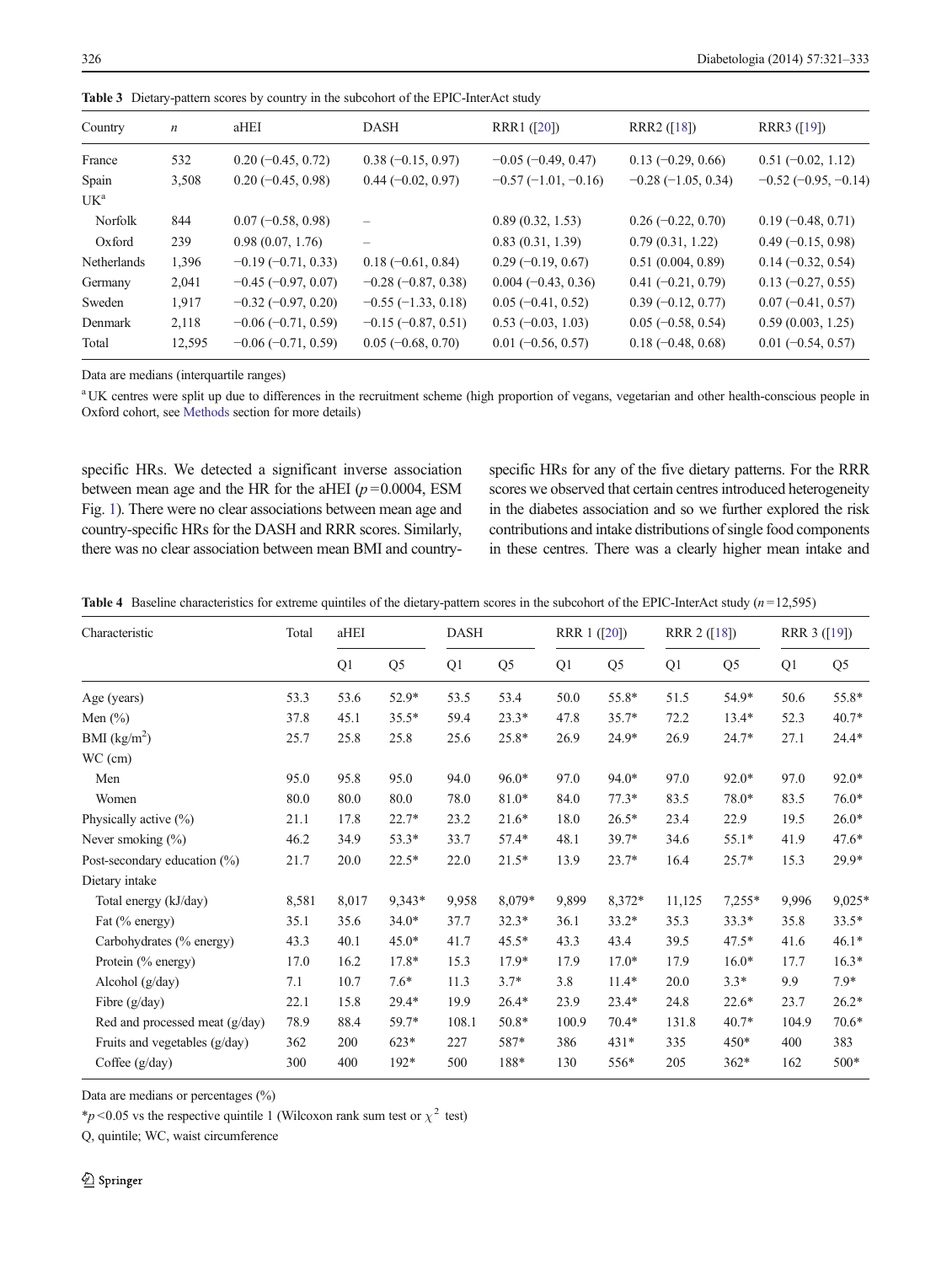#### <span id="page-6-0"></span>**Table 5** HRs for developing type 2 diabetes according to quintiles of the dietary-pattern scores, EPIC-InterAct study  $(n=21,616)$

| Dietary pattern      | Quintile     |                    |                  |                  |                  |          |  |  |
|----------------------|--------------|--------------------|------------------|------------------|------------------|----------|--|--|
|                      | $\mathbf{1}$ | $\sqrt{2}$         | 3                | $\overline{4}$   | 5                |          |  |  |
| aHEI                 |              |                    |                  |                  |                  |          |  |  |
| Score                | $<-0.96$     | $-0.96$ to $-0.44$ | $-0.43$ to 0.08  | $0.09$ to $0.73$ | >0.74            |          |  |  |
| $n$ cases            | 2,088        | 1,996              | 2,015            | 1,845            | 1,738            |          |  |  |
| Model $1b$           | $1.00$ (ref) | 0.88(0.81, 0.97)   | 0.81(0.74, 0.88) | 0.78(0.72, 0.86) | 0.73(0.67, 0.80) | < 0.0001 |  |  |
| Model $2^{\circ}$    | $1.00$ (ref) | 0.93(0.85, 1.02)   | 0.88(0.80, 0.96) | 0.88(0.80, 0.96) | 0.83(0.75, 0.92) | 0.0001   |  |  |
| Model 3 <sup>d</sup> | $1.00$ (ref) | 0.90(0.82, 1.00)   | 0.91(0.83, 1.01) | 0.90(0.81, 1.00) | 0.89(0.80, 1.00) | 0.07     |  |  |
| Model 4 <sup>e</sup> | $1.00$ (ref) | 0.92(0.82, 1.02)   | 0.95(0.86, 1.06) | 0.95(0.85, 1.05) | 0.96(0.86, 1.07) | 0.65     |  |  |
| <b>DASH</b>          |              |                    |                  |                  |                  |          |  |  |
| Score                | $<-0.87$     | $-0.87$ to $-0.28$ | $-0.27$ to 0.24  | 0.25 to 0.77     | >0.77            |          |  |  |
| $n$ cases            | 2,165        | 1,666              | 1,772            | 1,677            | 1,603            |          |  |  |
| Model $1b$           | $1.00$ (ref) | 0.86(0.79, 0.95)   | 0.89(0.81, 0.98) | 0.84(0.76, 0.92) | 0.75(0.68, 0.83) | < 0.0001 |  |  |
| Model $2c$           | $1.00$ (ref) | 0.87(0.79, 0.95)   | 0.88(0.80, 0.97) | 0.85(0.77, 0.94) | 0.78(0.71, 0.87) | 0.006    |  |  |
| Model 3 <sup>d</sup> | $1.00$ (ref) | 0.95(0.86, 1.06)   | 0.94(0.84, 1.04) | 0.90(0.81, 1.01) | 0.91(0.81, 1.02) | 0.07     |  |  |
| Model $4^e$          | $1.00$ (ref) | 0.96(0.86, 1.07)   | 0.94(0.84, 1.05) | 0.93(0.83, 1.04) | 0.95(0.84, 1.07) | 0.24     |  |  |
| RRR1 ([20])          |              |                    |                  |                  |                  |          |  |  |
| Score                | $<-0.71$     | $-0.71$ to $-0.20$ | $-0.20$ to 0.22  | 0.22 to 0.73     | >0.73            |          |  |  |
| $n$ cases            | 2,296        | 1,999              | 1,979            | 1,739            | 1,669            |          |  |  |
| Model $1b$           | $1.00$ (ref) | 0.83(0.76, 0.91)   | 0.75(0.69, 0.82) | 0.64(0.59, 0.71) | 0.57(0.52, 0.63) | < 0.0001 |  |  |
| Model $2^{\circ}$    | $1.00$ (ref) | 0.84(0.77, 0.92)   | 0.77(0.70, 0.85) | 0.66(0.60, 0.73) | 0.58(0.52, 0.65) | < 0.0001 |  |  |
| Model 3 <sup>d</sup> | $1.00$ (ref) | 0.91(0.82, 1.01)   | 0.88(0.79, 0.98) | 0.80(0.71, 0.90) | 0.73(0.65, 0.83) | < 0.0001 |  |  |
| Model 4 <sup>e</sup> | $1.00$ (ref) | 0.92(0.83, 1.02)   | 0.91(0.82, 1.02) | 0.81(0.72, 0.91) | 0.76(0.67, 0.86) | < 0.0001 |  |  |
| RRR2 ([18])          |              |                    |                  |                  |                  |          |  |  |
| Score                | $<-0.68$     | $-0.68$ to $-0.06$ | $-0.06$ to 0.39  | 0.39 to 0.78     | >0.78            |          |  |  |
| $n$ cases            | 2,454        | 2,115              | 1,982            | 1,721            | 1,410            |          |  |  |
| Model $1b$           | $1.00$ (ref) | 0.87(0.80, 0.95)   | 0.84(0.77, 0.92) | 0.74(0.67, 0.82) | 0.61(0.55, 0.68) | < 0.0001 |  |  |
| Model $2^{\circ}$    | $1.00$ (ref) | 0.88(0.81, 0.96)   | 0.85(0.77, 0.93) | 0.76(0.68, 0.84) | 0.65(0.58, 0.73) | < 0.0001 |  |  |
| Model 3 <sup>d</sup> | $1.00$ (ref) | 0.96(0.87, 1.07)   | 0.94(0.84, 1.05) | 0.87(0.78, 0.98) | 0.81(0.71, 0.91) | 0.001    |  |  |
| Model 4 <sup>e</sup> | $1.00$ (ref) | 0.98(0.89, 1.09)   | 0.95(0.85, 1.06) | 0.90(0.79, 1.01) | 0.85(0.75, 0.97) | 0.02     |  |  |
| RRR3 ([19])          |              |                    |                  |                  |                  |          |  |  |
| Score                | $<-0.68$     | $-0.68$ to $-0.20$ | $-0.20$ to 0.21  | 0.21 to 0.72     | >0.72            |          |  |  |
| $n$ cases            | 2,493        | 2,009              | 1,945            | 1,814            | 1,421            |          |  |  |
| Model $1b$           | $1.00$ (ref) | 0.81(0.74, 0.88)   | 0.73(0.66, 0.79) | 0.63(0.58, 0.70) | 0.42(0.38, 0.47) | < 0.0001 |  |  |
| Model $2^{\circ}$    | $1.00$ (ref) | 0.80(0.73, 0.87)   | 0.72(0.66, 0.79) | 0.65(0.59, 0.72) | 0.46(0.42, 0.51) | < 0.0001 |  |  |
| Model 3 <sup>d</sup> | $1.00$ (ref) | 0.84(0.76, 0.93)   | 0.83(0.74, 0.92) | 0.80(0.72, 0.89) | 0.62(0.56, 0.70) | < 0.0001 |  |  |
| Model 4 <sup>e</sup> | $1.00$ (ref) | 0.84(0.76, 0.93)   | 0.84(0.76, 0.94) | 0.82(0.73, 0.91) | 0.65(0.58, 0.73) | < 0.0001 |  |  |

Data are HRs (95% CI)

<sup>a</sup> The significance of linear trends across quintiles was tested by assigning the median value within quintiles (based on subcohort distribution) and modelling this value as a continuous variable

<sup>b</sup> Model 1 is stratified by age and study centre and adjusted for sex

<sup>c</sup> Model 2 is further adjusted for physical activity, smoking status, education and total energy intake

<sup>d</sup> Model 3 is further adjusted for BMI

e Model 4 is further adjusted for waist circumference

Ref, reference value

wider distribution of reported wine consumption in Spain (mean 136 g/day, SD 239 g/day) compared with the overall EPIC-InterAct study population (mean 82 g/day, SD 160 g/day). When subtracting wine from the RRR1 score, the HR for Spain (0.95 [95% CI 0.87, 1.05]) was more comparable with that of the other EPIC countries. For RRR2, subtracting fruits resulted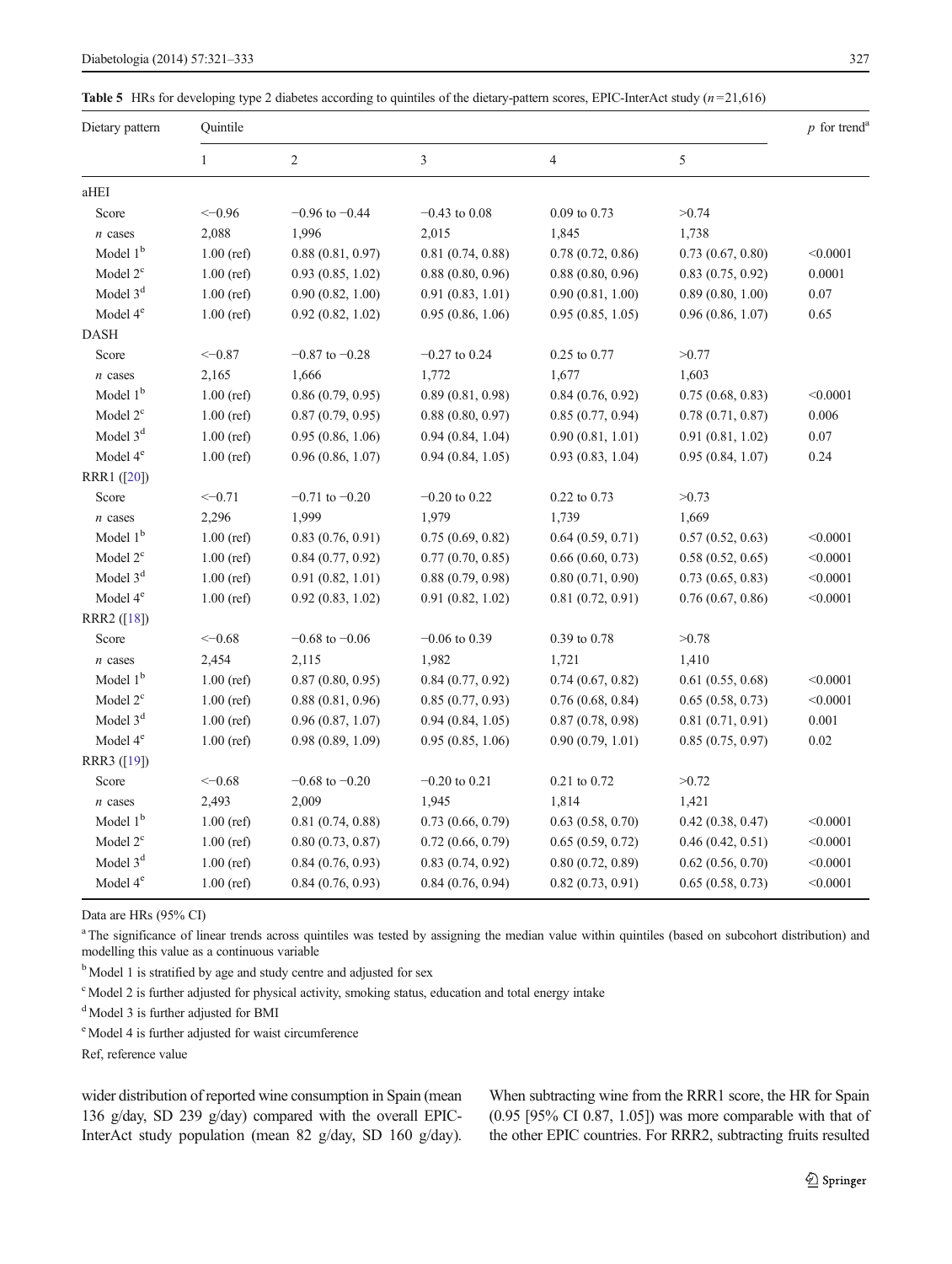<span id="page-7-0"></span>

Fig. 2 HRs (95% CIs) for developing type 2 diabetes for a 1-SD increment in the dietary-pattern scores (a, AHEI; b, DASH; c, RRR1; d, RRR2; e, RRR3) stratified by country and meta-analysed using a random-effects model, EPIC-InterAct study  $(n=21,616)$ . Note that the scale of the x-axis is non-linear. Model 4 adjustments were applied (stratified by age and study centre [applicable for country-specific analyses only] and adjusted for sex, physical activity, smoking status, education, total energy intake, BMI and waist circumference). In (d) the German study population is labelled 'Heidelberg' because Potsdam was excluded since it was used in the derivation of RRR2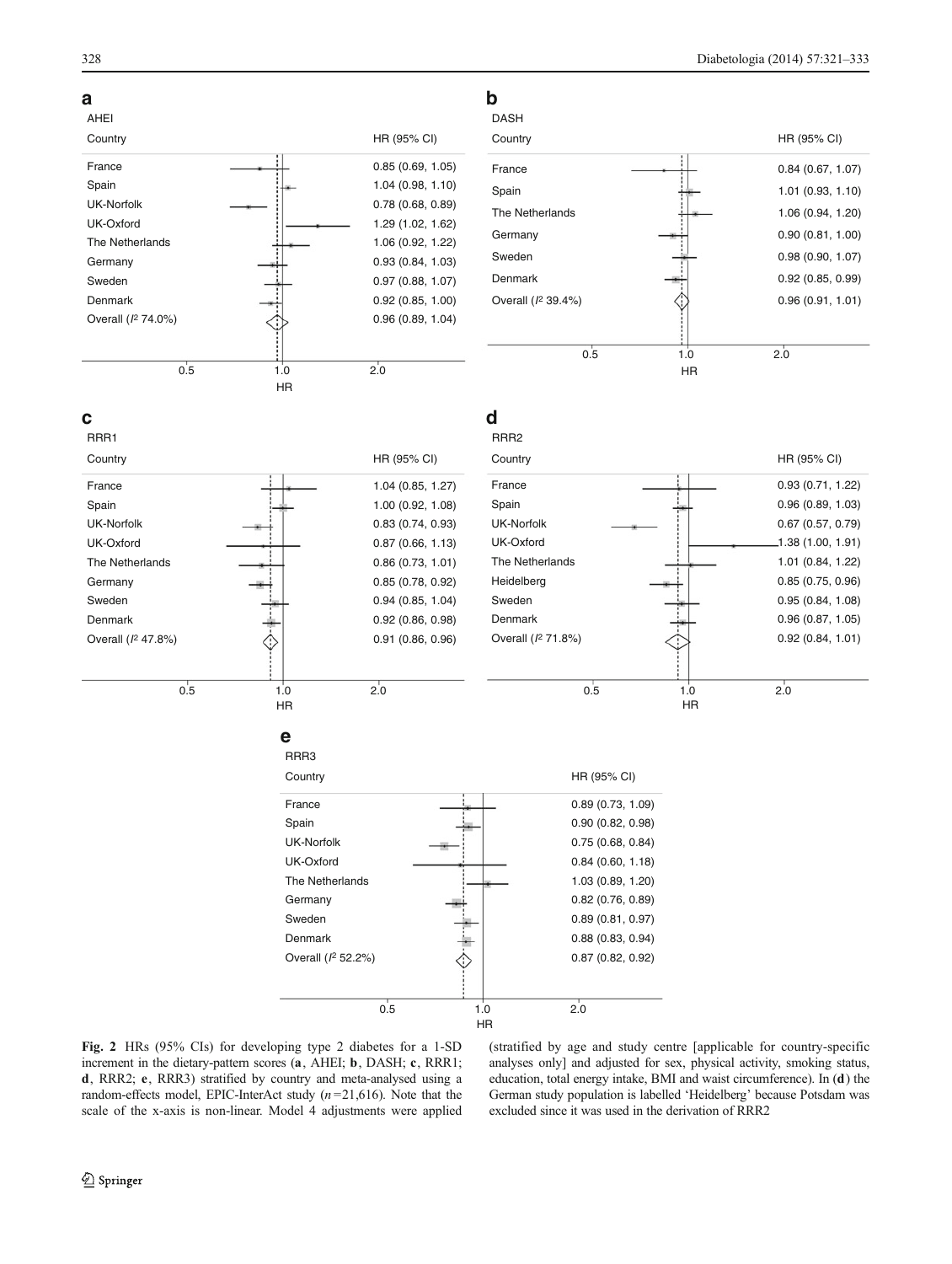in more similar HRs for the UK centres (Norfolk 0.82 [95% CI 0.70, 0.97], Oxford 1.06 [95% CI 0.74, 1.53]) compared with other countries. For RRR3, the stronger association for Norfolk than for the other centres was not explainable by any single food component.

None of the sensitivity analyses resulted in a material change of the effect estimates. Also, undertaking analyses separately for men and women did not reveal appreciable differences (results not shown).

We sequentially subtracted components from the RRR scores to analyse their importance for diabetes (Table 6).

Table 6 Pooled HRs (95% CIs) for developing type 2 diabetes for a 1-SD increment in the RRR dietary-pattern scores and after alternate subtraction of each of its components; EPIC-InterAct study  $(n=21,616)^{a}$ 

| Dietary variable                         | HR (95% CI)       | <b>CIE</b><br>$(\%)$ |
|------------------------------------------|-------------------|----------------------|
| RRR1 ([20])                              |                   |                      |
| Original RRR1 score                      | 0.91(0.86, 0.96)  |                      |
| RRR1 without sugar-sweetened soft drinks | 0.92(0.87, 0.96)  | $+1.1$               |
| RRR1 without refined grains              | 0.91 (0.86, 0.96) | $\Omega$             |
| RRR1 without processed meat              | 0.93(0.88, 0.98)  | $+2.2$               |
| RRR1 without diet soft drinks            | 0.90(0.85, 0.96)  | $-1.1$               |
| RRR1 without wine                        | 0.91(0.87, 0.94)  | $\theta$             |
| RRR1 without coffee                      | 0.94(0.88, 0.99)  | $+3.3$               |
| RRR1 without cabbages                    | 0.89(0.84, 0.95)  | $-2.2$               |
| RRR1 without root vegetables             | 0.91(0.86, 0.97)  | $\theta$             |
| RRR2 ([18])                              |                   |                      |
| Original RRR2 score                      | 0.92(0.84, 1.01)  |                      |
| RRR2 without fruits                      | 0.96(0.91, 1.00)  | $+4.3$               |
| RRR2 without red meat                    | 0.94(0.87, 1.02)  | $+2.2$               |
| RRR2 without beer                        | 0.90(0.84, 0.97)  | $-2.2$               |
| RRR2 without poultry                     | 0.92(0.84, 1.02)  | $\theta$             |
| RRR2 without legumes                     | 0.93(0.86, 1.01)  | $+1.1$               |
| RRR2 without sugar-sweetened soft drinks | 0.95(0.85, 1.05)  | $+3.3$               |
| RRR2 without processed meat              | 0.95(0.88, 1.03)  | $+3.3$               |
| RRR2 without white bread                 | 0.93(0.86, 1.01)  | $+1.1$               |
| RRR3 ([19])                              |                   |                      |
| Original RRR3 score                      | 0.87(0.82, 0.92)  |                      |
| RRR3 without diet soft drinks            | 0.86(0.81, 0.91)  | $-1.1$               |
| RRR3 without sugar-sweetened soft drinks | 0.87(0.83, 0.91)  | $\theta$             |
| RRR3 without processed meat              | 0.88(0.84, 0.93)  | $+1.1$               |
| RRR3 without salty biscuits              | 0.87(0.82, 0.91)  | $\theta$             |
| RRR3 without white bread                 | 0.88(0.84, 0.92)  | $+1.1$               |
| RRR3 without breakfast cereals           | 0.87(0.81, 0.92)  | $\theta$             |
| RRR3 without honey/jam/sugar             | 0.90(0.84, 0.96)  | $+3.4$               |
| RRR3 without dressing sauces             | 0.88(0.83, 0.93)  | $+1.1$               |
| RRR3 without non-white bread             | 0.87(0.82, 0.92)  | $\boldsymbol{0}$     |

<sup>a</sup> HRs and 95% CIs are based on random-effects meta-analyses. Model 4 adjustments were applied (stratified by age and study centre and adjusted for sex, physical activity, smoking status, education, total energy intake, BMI and waist circumference)

The subtraction of coffee (CIE 3.3%), and also of processed meat (CIE 2.2%) and sugar-sweetened soft drinks (CIE 1.1%), weakened the observed association for the RRR1 score. Similarly, excluding sugar-sweetened soft drinks and processed meat (CIE 3.3%, respectively), but also fruits (CIE 4.3%), red meat (CIE 2.2%), legumes (CIE 1.1%) and white bread (CIE 1.1%) from the RRR2 score resulted in attenuated HRs. For RRR3, we observed slight attenuations in the HR after excluding honey/jam/sugar, processed meat, white bread and dressing sauces (CIE 1.1–3.4%). The results were materially the same when we repeated these analyses with adjustment for the subtracted component, respectively.

# Discussion

In this large European case-cohort study, the adherence to several RRR-derived dietary patterns was related to a lower risk of type 2 diabetes. There was no significant association between the aHEI or DASH dietary pattern and risk, independent of body size.

Our observation of a stronger relevance of the RRR dietary patterns for diabetes compared with the diet-quality scores aHEI and DASH is probably due to the fact that the RRR patterns were specifically derived to explain variation in diabetes-relevant biomarkers. The aHEI was originally created to predict chronic disease risk with a focus on cardiovascular disease and cancer [[5\]](#page-11-0), whereas the DASH diet was designed to lower blood pressure [[31](#page-12-0)]. Still, some previous studies detected a significant inverse relation of these diet-quality scores to diabetes risk [[11](#page-11-0)–[13\]](#page-11-0). It appears plausible that the RRR3 score showed the strongest risk relationship among the RRR dietary patterns because it was originally derived to explain variation in the HOMA-IR. Insulin sensitivity may be more closely linked to diabetes risk than inflammation or dyslipidaemia, which were the responses used to derive the other two RRR dietary patterns.

We observed important similarities between the three RRR dietary patterns with regard to their dietary components. Most notably, processed meat and sugar-sweetened soft drinks loaded negatively on all three patterns. In addition, excluding these components from the scores led to an attenuation of the HRs. These findings are supported by recent meta-analyses that showed that higher consumption of processed meat [\[37](#page-12-0)] and sugar-sweetened beverages [[38](#page-12-0)] is associated with development of type 2 diabetes. Furthermore, white bread or refined grains constituted important components of all three diabetes-related dietary patterns in our study. Notably, the RRR patterns also showed differences in their composition, which resulted from the use of different responses, reflecting different pathomechanisms. Despite these differences, an association of all three RRR patterns with diabetes appears plausible given that distinct metabolic pathways are involved.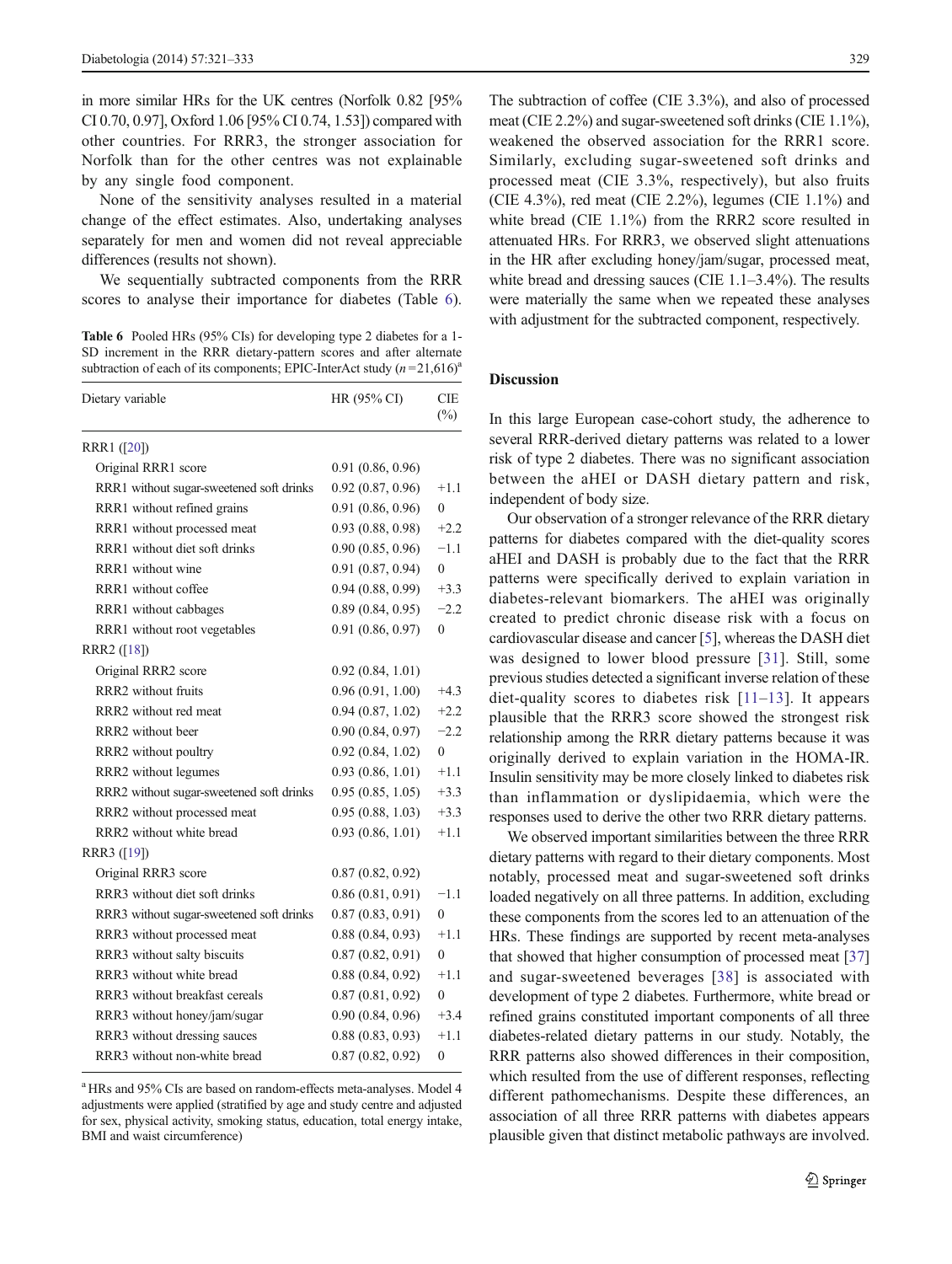The RRR3 dietary pattern is also characterised by high intakes of dressing sauces and honey/jam/sugar, which might seem surprising. These foods may not be causally related to diabetes risk but may rather represent markers of other foods with which they are consumed [[19](#page-11-0)]. McNaughton et al emphasised correlations of salad dressings with salad vegetable intake and of jam consumption with wholegrain bread in the British Whitehall II study [\[19](#page-11-0)]. Similarly, we observed a correlation between intake of dressings and vegetables in EPIC-InterAct  $(r=0.23)$ . The unavailability of specific intake data for wholegrain bread in the individual EPIC countries precluded us from further evaluating whether jam/honey may be a marker of this food in our study. Using non-white bread as an alternative revealed correlations in specific countries (Denmark, Netherlands, UK;  $r = 0.11 - 0.23$ ). Furthermore, it may appear counterintuitive that legumes score negatively on the EPIC-Potsdam-derived RRR2 pattern. A possible explanation, in this German population, is that legumes were mostly consumed in the form of stew, often accompanied by processed meat [\[18](#page-11-0)].

Our study did not confirm earlier findings of significant inverse associations of the aHEI [\[11,](#page-11-0) [12,](#page-11-0) [39](#page-12-0)] and the DASH score [[12,](#page-11-0) [13](#page-11-0)] with diabetes risk after adjustments including body size. Of note, these earlier studies were all performed in American settings. Liese et al observed different risk relations for the DASH score between white and black/Hispanic populations [[13](#page-11-0)]. Therefore, it can be speculated that relations between certain dietary-pattern scores and diabetes risk are somewhat population-specific, possibly because of different distributions in dietary intakes. Furthermore, the scores were not created identically across the studies. Our aHEI score did not consider trans-fatty-acid intake or multivitamin supplement use. However, this should not explain our null finding because recent studies on trans-fatty-acid biomarkers do not support a direct association with diabetes risk [\[40](#page-12-0)–[43\]](#page-12-0) and including multivitamin supplement use in the aHEI did not materially change our results (data not shown). Still, our findings do not exclude the possibility that adherence to the aHEI and DASH diet lowers diabetes risk, at least in some individuals. As we had to rely on self-reported dietary intakes, measurement error may have attenuated the observed statistical associations [[44\]](#page-12-0). Furthermore, a recent meta-analysis of intervention studies suggests that the DASH diet can improve insulin sensitivity independent of weight loss [[45\]](#page-12-0).

We detected some degree of heterogeneity between EPIC countries in the association of the dietary patterns with diabetes. Reasons for this heterogeneity may include differences in dietary assessment tools, distributions of dietary intake and confounders as well as general cohort characteristics. This may explain the somewhat divergent results for the Oxford cohort, which includes many vegans, lacto-ovo vegetarians and other health-conscious people.

We aimed to explore sources for this heterogeneity between countries. Meta-regression analyses revealed an inverse association of country-specific mean age with the countryspecific HRs for the aHEI. A similar observation was also made for the Mediterranean dietary pattern in EPIC-InterAct [\[9](#page-11-0)].

For the three RRR dietary patterns, single centres were responsible for heterogeneity in the association with diabetes risk. Descriptive analyses revealed a clearly higher mean intake and wider distribution of reported intake of wine in Spain, which probably explained the absence of an inverse risk relation of the RRR1 dietary-pattern score for Spain. Because a lower risk for diabetes has especially been observed in the moderate range of alcohol intake [[46\]](#page-12-0), a high wine intake at the population level may exert a detrimental rather than a beneficial effect on risk. Indeed, when subtracting wine from the RRR1 score, the effect estimate for Spain was more comparable with the other EPIC countries. For RRR2, heterogeneity was mainly introduced by the two UK centres. When investigating single RRR2 components, we found that subtracting fruits from the RRR2 score resulted in more similar effect estimates for the UK centres compared with the other countries. This agrees with an earlier investigation of EPIC-InterAct, which reported a significant inverse association of fruits intake with diabetes only for the UK [\[47](#page-12-0)]. For RRR3, which was originally derived in the British Whitehall II study, we observed a clearly stronger association in the British Norfolk cohort compared with the other EPIC countries. Similarly, RRR2, which was derived in the German EPIC-Potsdam cohort, showed the strongest association in the German EPIC-Heidelberg cohort in our study. It appears plausible that associations between specific dietary patterns and disease may be better generalisable to populations with comparable dietary habits and intake distributions. Consistent with this, an investigation of the American Framingham Offspring Study on the generalisability of RRR dietary patterns associated with diabetes risk found relatively good generalisability for the American NHS-derived RRR1 dietary pattern, whereas the risk association for the European-derived RRR2 and RRR3 dietary patterns was much weaker [[21\]](#page-11-0). However, such comparisons of studies are complicated by the application of different dietary questionnaires that are specific to the regional dietary habits and the use of different food groupings. In our study, we observed overall relatively good reproducibility of inverse associations between RRRderived dietary patterns and diabetes risk, even for the American NHS-derived RRR1 dietary pattern.

Major strengths of our study include the prospective design and the large number of incident cases of type 2 diabetes. The EPIC study was designed to include countries from various areas in Europe, which enabled us to study heterogeneous populations with wide variations in dietary habits, as also reflected by the country differences in adherence to the dietary patterns. A major limitation is that dietary intake was assessed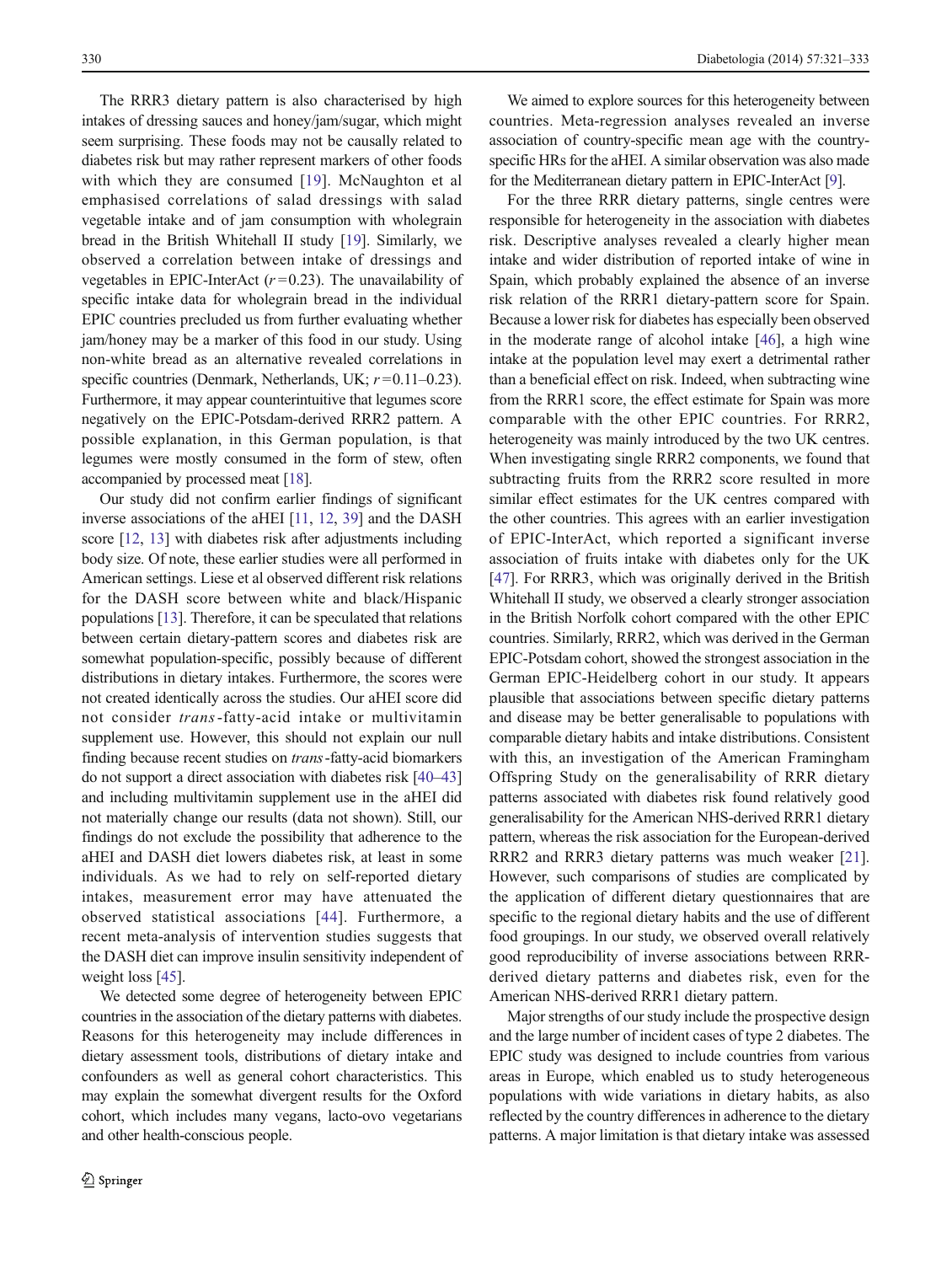<span id="page-10-0"></span>with self-reported questionnaires. Imprecision in the estimated dietary intakes may have led to an attenuation of the association between dietary patterns and diabetes [[44](#page-12-0)]. Further, although our dietary questionnaires showed reasonable validity [[28](#page-12-0), [29](#page-12-0)], differential misreporting (a common problem in nutritional epidemiologic studies) may have distorted our findings. However, there was no apparent change in our results when we excluded participants in the top or bottom 1% of the energy intake/energy requirement ratio.

In conclusion, this study on the verification of relations of predefined dietary patterns to diabetes risk suggests that diet quality is of high relevance for primary prevention of type 2 diabetes. We were able to confirm findings from earlier prospective studies showing that adherence to specific RRRderived dietary patterns, commonly characterised by high intake of fruits or vegetables and low intake of processed meat, sugar-sweetened beverages and refined grains, may lower risk of type 2 diabetes. However, our results do not support existing scientific evidence proposing protective effects of adherence to the aHEI and DASH diet on diabetes risk independent of body size.

Acknowledgements We thank all EPIC participants and staff for their contribution to the study. We thank N. Kerrison (MRC Epidemiology Unit, Cambridge, UK) for managing the data for the InterAct project.

Funding Funding for the InterAct project was provided by the EU FP6 programme (grant number LSHM\_CT\_2006\_037197). In addition, InterAct investigators acknowledge funding from the following agencies: JWJB: Dutch research council (NWO-ZonMW; grant no. 40-00812-98- 10040), verification of diabetes cases in EPIC-NL was additionally funded by NL Agency grant IGE05012 and an Incentive Grant from the Board of the UMC Utrecht; EA: Health Research Fund (FIS) of the Spanish Ministry of Health, Navarre Regional Government and CIBER Epidemiología y Salud Pública (CIBERESP); GB: Spanish Ministry of Health (ISCIII RETICC RD 06/0020/0091) and the Catalan Institute of Oncology (ICO-IDIBELL),Barcelona, Spain; PWF: Swedish Research Council, Novo Nordisk, Swedish Diabetes Association, Swedish Heart-Lung Foundation; RK: German Cancer Aid, German Ministry of Research (BMBF); TJK: Cancer Research UK; KTK: Medical Research Council UK, Cancer Research UK; CN: Health Research Fund (FIS) of the Spanish Ministry of Health; Murcia Regional Government (no. 6236); PMN: Swedish Research Council; KO: Danish Cancer Society; OR: The Västerboten County Council; AMWS: Dutch Ministry of Public Health, Welfare and Sports (VWS), Netherlands Cancer Registry (NKR), LK Research Funds, Dutch Prevention Funds, Dutch ZON (Zorg Onderzoek Nederland), World Cancer Research Fund (WCRF), Statistics Netherlands; AT: Danish Cancer Society; RT: AIRE-ONLUS Ragusa, AVIS-Ragusa, Sicilian Regional Government; DLvdA: Dutch Ministry of Public Health, Welfare and Sports (VWS), Netherlands Cancer Registry (NKR), LK Research Funds, Dutch Prevention Funds, Dutch ZON (Zorg Onderzoek Nederland), World Cancer Research Fund (WCRF), Statistics Netherlands; ER: Imperial College Biomedical Research Centre; CL, SJS, NGF and NJW: core MRC Unit support through programmes MC\_UU\_12015/1 and MC\_UU\_12015/5.

Duality of interest The authors declare that there is no duality of interest associated with this manuscript.

Contribution statement JK had access to all data for this study and takes responsibility for the manuscript contents. JK analysed the data and drafted the manuscript. All authors qualify for authorship according to Diabetologia criteria. They have all contributed to the conception and design of the study, the interpretation of the data, the critical revision of the article for important intellectual content and final approval of the version to be published.

Open Access This article is distributed under the terms of the Creative Commons Attribution License which permits any use, distribution, and reproduction in any medium, provided the original author(s) and the source are credited.

# Appendix

The InterAct Consortium list of authors is as follows:

Janine Kröger (Department of Molecular Epidemiology, German Institute of Human Nutrition Potsdam-Rehbruecke, Nuthetal, Germany); Matthias B. Schulze (Department of Molecular Epidemiology, German Institute of Human Nutrition Potsdam-Rehbruecke, Nuthetal, Germany); Dora Romaguera (Department of Epidemiology and Biostatistics, School of Public Health, Imperial College London, UK; CIBER Fisiopatología de la Obesidad y Nutrición [CIBEROBN], Spain, URL [www.ciberobn.es\)](http://www.ciberobn.es/); Marcela Guevara (Navarre Public Health Institute, Pamplona, Spain; CIBER Epidemiología y Salud Pública [CIBERESP], Spain, URL [www.ciberesp.es](http://www.ciberesp.es/)); Brian Buijsse (Department of Epidemiology, German Institute of Human Nutrition Potsdam-Rehbruecke, Nuthetal, Germany); Heiner Boeing (Department of Molecular Epidemiology, German Institute of Human Nutrition Potsdam-Rehbruecke, Nuthetal, Germany); Joline W. J. Beulens (Julius Center for Health Sciences and Primary Care, University Medical Center, Utrecht, the Netherlands); Edith J. M. Feskens (Division of Human Nutrition – Section Nutrition and Epidemiology, University of Wageningen, the Netherlands); Pilar Amiano (Public Health Division of Gipuzkoa, San Sebastian, Spain; Instituto BIO-Donostia, Basque Government, San Sebastian, Spain; CIBERESP, Spain); Eva Ardanaz (Navarre Public Health Institute, Pamplona, Spain; CIBERESP, Spain); Claudia Agnoli (Fondazione IRCCS Istituto Nazionale dei Tumori, Milan, Italy); Genevieve Buckland (Unit of Nutrition, Environment and Cancer, Cancer Epidemiology Research Programme, Catalan Institute of Oncology (ICO-IDIBELL), Barcelona, Spain); Françoise Clavel-Chapelon (Inserm, Centre for Research in Epidemiology and Population Health [CESP] Villejuif, France; Université Paris-Sud, Villejuif, France); Christina C. Dahm (Section for Epidemiology, Department of Public Health, Aarhus University, Denmark); Guy Fagherazzi (Inserm, Centre for Research in Epidemiology and Population Health [CESP], Villejuif, France; Univesité Paris-Sud, Villejuif, France); Paul W. Franks (Department of Clinical Sciences, Lund University, Malmö, Sweden; Department of Public Health and Clinical Medicine, Umeå University, Sweden); Rudolf Kaaks (German Cancer Research Center [DKFZ],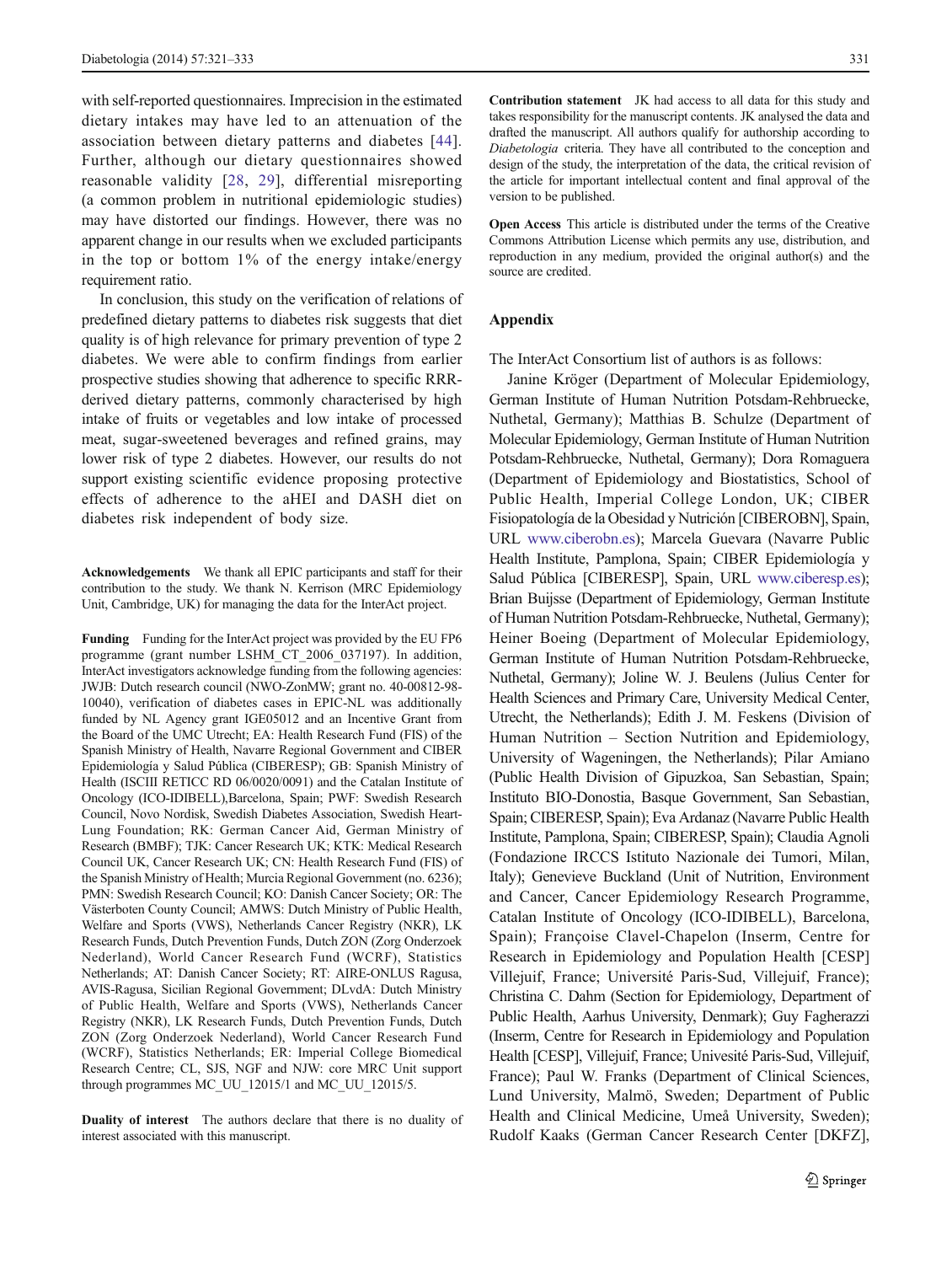<span id="page-11-0"></span>Heidelberg, Germany); Timothy J. Key (Cancer Epidemiology Unit, University of Oxford, Oxford, UK); Kay Tee Khaw (Department of Public Health and Primary Care, University of Cambridge, UK); Martin Lajous (Inserm, Centre for Research in Epidemiology and Population Health [CESP], Villejuif, France; Université Paris-Sud, Villejuif, France; Center for Research on Population Health, National Institute of Public Health of Mexico, Cuernavaca, Mexico); Amalia Mattiello (Dipartimento di Medicina Clinica e Chirurgia, Federico II University, Naples, Italy); Virginia Menéndez García (Public Health Directorate, Asturias, Spain); Carmen Navarro (Department of Epidemiology, Murcia Regional Health Council, Murcia, Spain; CIBERESP, Spain; Department of Health and Social Sciences, University of Murcia, Spain); Peter M. Nilsson (Department of Clinical Sciences, Lund University, Malmö, Sweden); Kim Overvad (Section for Epidemiology, Department of Public Health, Aarhus University, Denmark; Department of Cardiology, Center for Cardiovascular Research, Aalborg Hospital, Aarhus University Hospital, Aalborg, Denmark); Domenico Palli (Molecular and Nutritional Epidemiology Unit, Cancer Research and Prevention Institute [ISPO], Florence, Italy); Fulvio Ricceri (Human Genetics Foundation (HuGeF), Turin, Italy; AO Ordine Mauriziano di Torino, Turin, Italy); Olov Rolandsson (Department of Public Health and Clinical Medicine, Umeå University, Sweden); María-José Sánchez (Andalusian School of Public Health, Granada, Spain; CIBERESP, Spain); Nadia Slimani (International Agency for Research on Cancer, Lyon, France); Annemieke M. W. Spijkerman (National Institute for Public Health and the Environment [RIVM], Bilthoven, the Netherlands); Anne Tjonneland (Danish Cancer Society Research Center, Copenhagen, Denmark); Rosario Tumino (Cancer Registry and Histopathology Unit, 'Civile – M.P. Arezzo' Hospital, Ragusa, Italy; Associazone Iblea per la Ricerca Epidemiologica – Onlus, Ragusa, Italy); Daphne L. van der A (National Institute for Public Health and the Environment [RIVM], Bilthoven, the Netherlands); Claudia Langenberg (MRC Epidemiology Unit, Cambridge, UK); Stephen J. Sharp (MRC Epidemiology Unit, Cambridge, UK); Nita G. Forouhi (MRC Epidemiology Unit, Cambridge, UK); Elio Riboli (Department of Epidemiology and Biostatistics, School of Public Health, Imperial College London, UK); Nicholas J. Wareham (MRC Epidemiology Unit, Cambridge, UK).

# **References**

- 1. Gillies CL, Abrams KR, Lambert PC et al (2007) Pharmacological and lifestyle interventions to prevent or delay type 2 diabetes in people with impaired glucose tolerance: systematic review and meta-analysis. BMJ 334:299
- 2. Schulze MB, Hoffmann K (2006) Methodological approaches to study dietary patterns in relation to risk of coronary heart disease and stroke. Br J Nutr 95:860–869
- 3. Kennedy ET, Ohls J, Carlson S, Fleming K (1995) The Healthy Eating Index: design and applications. J Am Diet Assoc 95:1103–1108
- 4. Haines PS, Siega-Riz AM, Popkin BM (1999) The Diet Quality Index revised: a measurement instrument for populations. J Am Diet Assoc 99:697–704
- 5. McCullough ML, Feskanich D, Stampfer MJ et al (2002) Diet quality and major chronic disease risk in men and women: moving toward improved dietary guidance. Am J Clin Nutr 76:1261–1271
- 6. Hoffmann K, Schulze MB, Schienkiewitz A, Nothlings U, Boeing H (2004) Application of a new statistical method to derive dietary patterns in nutritional epidemiology. Am J Epidemiol 159:935–944
- 7. Martinez-Gonzalez MA, de la Fuente-Arrillaga C, Nunez-Cordoba JM et al (2008) Adherence to Mediterranean diet and risk of developing diabetes: prospective cohort study. BMJ 336:1348–1351
- 8. Salas-Salvado J, Bullo M, Babio N et al (2011) Reduction in the incidence of type 2 diabetes with the Mediterranean diet: results of the PREDIMED-Reus nutrition intervention randomized trial. Diabetes Care 34:14–19
- 9. Romaguera D, Guevara M, Norat T et al (2011) Mediterranean diet and type 2 diabetes risk in the European Prospective Investigation into Cancer and Nutrition (EPIC) study: the InterAct project. Diabetes Care 34:1913–1918
- 10. Abiemo EE, Alonso A, Nettleton JA et al (2012) Relationships of the Mediterranean dietary pattern with insulin resistance and diabetes incidence in the Multi-Ethnic Study of Atherosclerosis (MESA). Br J Nutr 109:1490–1497
- 11. Chiuve SE, Fung TT, Rimm EB et al (2012) Alternative dietary indices both strongly predict risk of chronic disease. J Nutr 142: 1009–1018
- 12. de Koning L, Chiuve SE, Fung TT, Willett WC, Rimm EB, Hu FB (2011) Diet-quality scores and the risk of type 2 diabetes in men. Diabetes Care 34:1150–1156
- 13. Liese AD, Nichols M, Sun X, D'Agostino RB Jr, Haffner SM (2009) Adherence to the DASH Diet is inversely associated with incidence of type 2 diabetes: the insulin resistance atherosclerosis study. Diabetes Care 32:1434–1436
- 14. Chiuve SE, Sampson L, Willett WC (2011) The association between a nutritional quality index and risk of chronic disease. Am J Prev Med  $40:505 - 513$
- 15. Zamora D, Gordon-Larsen P, He K, Jacobs DR Jr, Shikany JM, Popkin BM (2011) Are the 2005 Dietary Guidelines for Americans Associated With reduced risk of type 2 diabetes and cardiometabolic risk factors? Twenty-year findings from the CARDIA study. Diabetes Care 34:1183–1185
- 16. von Ruesten A, Illner AK, Buijsse B, Heidemann C, Boeing H (2010) Adherence to recommendations of the German food pyramid and risk of chronic diseases: results from the EPIC-Potsdam study. Eur J Clin Nutr 64:1251–1259
- 17. Gopinath B, Rochtchina E, Flood VM, Mitchell P (2013) Diet quality is prospectively associated with incident impaired fasting glucose in older adults. Diabet Med 30:557–562
- 18. Heidemann C, Hoffmann K, Spranger J et al (2005) A dietary pattern protective against type 2 diabetes in the European Prospective Investigation into Cancer and Nutrition (EPIC)–Potsdam Study cohort. Diabetologia 48:1126–1134
- 19. McNaughton SA, Mishra GD, Brunner EJ (2008) Dietary patterns, insulin resistance, and incidence of type 2 diabetes in the Whitehall II Study. Diabetes Care 31:1343–1348
- 20. Schulze MB, Hoffmann K, Manson JE et al (2005) Dietary pattern, inflammation, and incidence of type 2 diabetes in women. Am J Clin Nutr 82:675–684
- 21. Imamura F, Lichtenstein AH, Dallal GE, Meigs JB, Jacques PF (2009) Generalizability of dietary patterns associated with incidence of type 2 diabetes mellitus. Am J Clin Nutr 90:1075–1083
- 22. Langenberg C, Sharp S, Forouhi NG et al (2011) Design and cohort description of the InterAct Project: an examination of the interaction